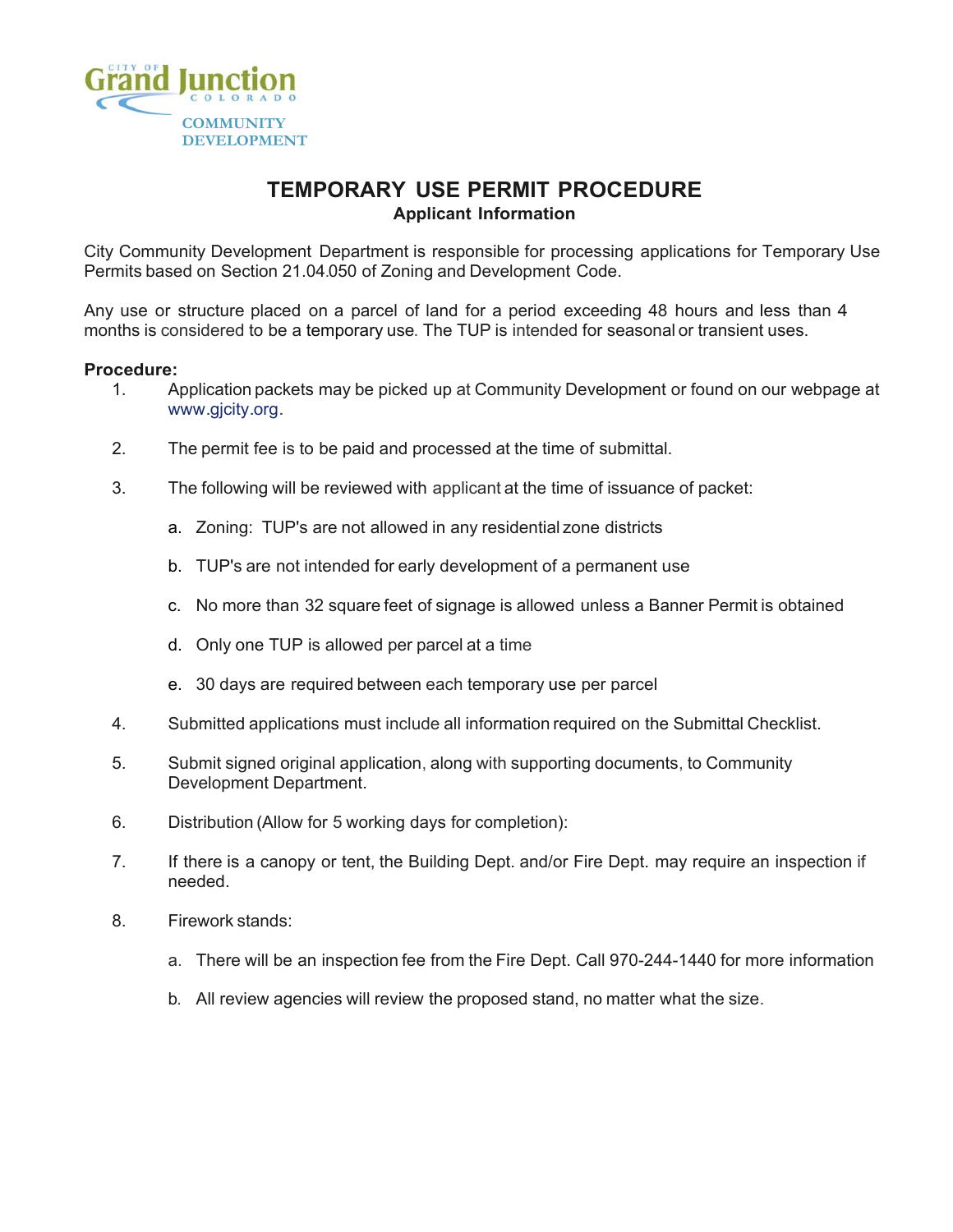

# **Temporary Use Permit Submittal Checklist**

Zoning and Development Code 21.02.070 Temporary Use Permit 21.04.050 Temporary Uses and Structures

Any use or structure on a parcel of land for a period exceeding 48 hours and less than 4 months is considered to be a temporary use.

### **Restrictions:**

- Not allowed in any Residential Zone.
- Not intended for pre-development use.
- Only one TUP allowed per parcel.
- 30 days required between each TUP on a parcel.
- Only 32 square feet total sign allowance.
	- o For additional signage, apply for a Banner Permit through Community Development Department.

### **Required Information:**

- Application Form
- GIS Map of Parcel
- Site Plan (including dimensions and setbacks)
- Letter from Property Owner
- Copy of City of Grand Junction sales tax license
- Application Fee \$45.00

The agencies below will review the application. Please allow a minimum of 5 business days for review.

- **•** City Planning Division
- City Code Enforcement
- City Fire Department
- City Police Department
- **•** City Development Engineer
- County Building Department